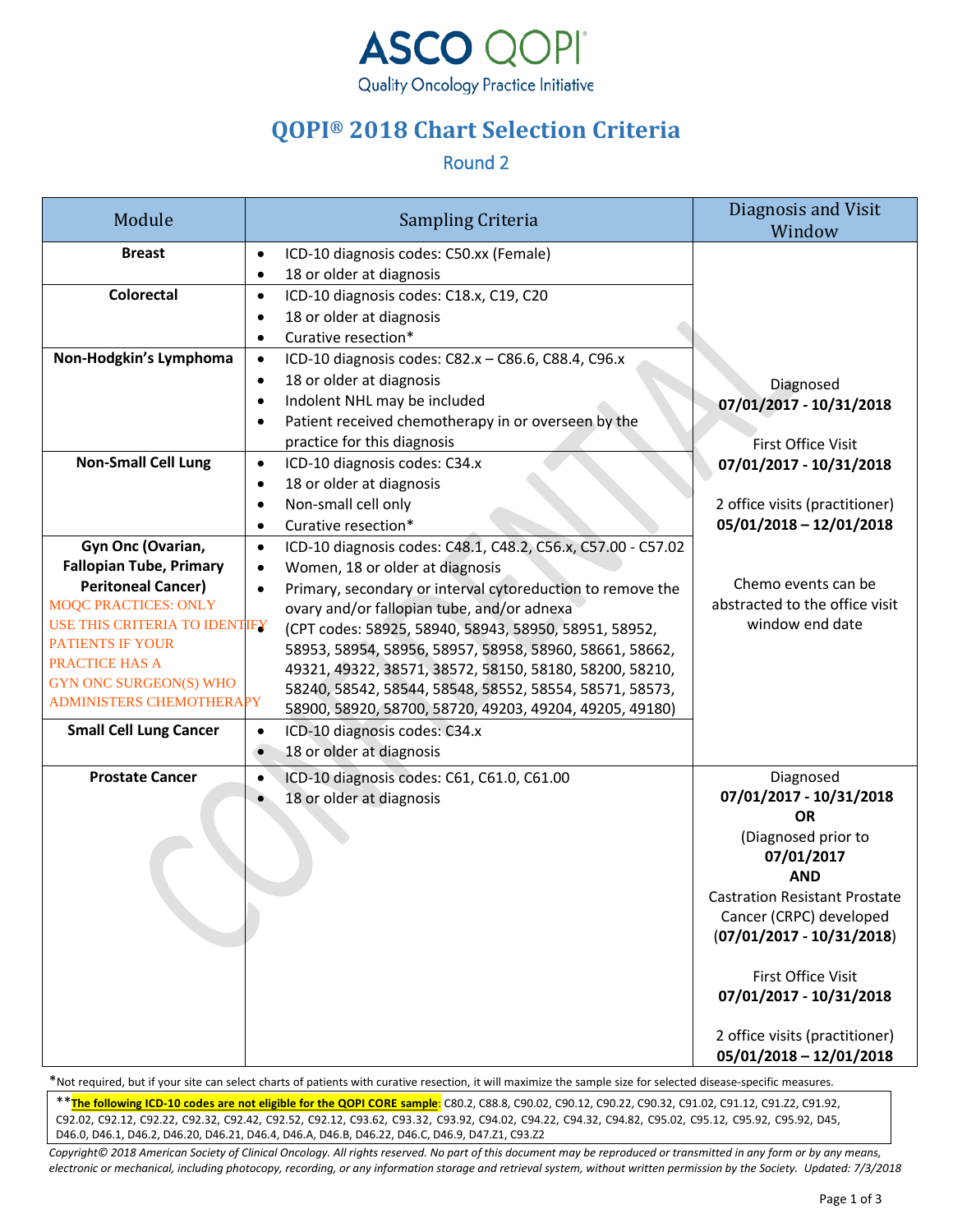

## **QOPI® 2018 Chart Selection Criteria**

Round 2

| Module                                                                                                                                                                                          | Sampling Criteria                                                                                                                                                                                                                                                                                                                                                                                                             | Diagnosis and Visit<br>Window                                                                                                                                                                                                                                                                                              |
|-------------------------------------------------------------------------------------------------------------------------------------------------------------------------------------------------|-------------------------------------------------------------------------------------------------------------------------------------------------------------------------------------------------------------------------------------------------------------------------------------------------------------------------------------------------------------------------------------------------------------------------------|----------------------------------------------------------------------------------------------------------------------------------------------------------------------------------------------------------------------------------------------------------------------------------------------------------------------------|
| Symptom/Toxicity<br><b>Management</b>                                                                                                                                                           | ICD-10 diagnosis codes**: C00.x - C26.x, C30.x - C34.x,<br>$\bullet$<br>C37.9 - C41.x, C43.x - C58.x, C60.x - C86.6, C88.x - C89.x,<br>C90.x - C96.x, C4A.x, C7A.x - C7B.x, D00.x - D07.x, D09.x,<br>D32.x - D33.x, D35.2 - D35.4, D43.x - D44.x, D46.x - D47.x<br>Patients must have received chemotherapy in or overseen<br>by the practice for the diagnosis being abstracted                                              | Diagnosed<br>07/01/2017 - 10/31/2018<br>First Office Visit<br>07/01/2017 - 10/31/2018<br>2 office visits (practitioner)<br>05/01/2018 - 12/01/2018<br>Chemo events can be<br>abstracted to the office visit<br>window end date                                                                                             |
| <b>Care at End of Life</b>                                                                                                                                                                      | ICD-10 diagnosis codes**: C00.x - C26.x, C30.x - C34.x,<br>$\bullet$<br>C37.9 - C41.x, C43.x - C58.x, C60.x - C86.6, C88 - C88.9,<br>C90.x - C96.x, C4A.x, C7A.x - C7B.x, D00.x - D07.x, D09.x,<br>D32.x - D33.x, D35.2 - D35.4, D43.x - D44.x, D46.x - D47.x<br>Patient must have died 7/1/2017 - 10/31/2018<br>Death related to cancer or cancer-related treatment<br>(assumed)<br>Patients must have a known date of death | Diagnosed with invasive<br>malignancy on/prior to<br>10/31/2018<br><b>First Office Visit</b><br>07/01/2017 - 10/31/2018<br>2 office visits (practitioner):<br>In the 9 months preceding<br>death with date of death on or<br>before 12/01/2018                                                                             |
| <b>Palliative Care</b><br><b>MOQC PRACTICES:</b><br><b>DO NOT USE THIS CRITERIA</b><br>TO IDENTIFY CHARTS<br>UNLESS YOU ARE ABSTRACTING<br>FOR QOPI CERTIFICATION OR<br><b>RE-CERTIFICATION</b> | ICD-10 diagnosis codes**: C18.x, C19, C20, C34.x, C25.x<br>$\bullet$<br>Must be diagnosed with stage IV colorectal, lung, or<br>$\bullet$<br>pancreatic cancer or developed distant metastases during<br>the diagnosis window                                                                                                                                                                                                 | Diagnosed with Stage IV<br>cancer<br>07/01/2017 - 10/31/2018<br><b>OR</b><br>(Diagnosed on/prior to<br>07/01/2017<br><b>AND</b><br>Diagnosed with distant<br>metastases<br>$07/01/2017 - 10/31/2018)$<br><b>First Office Visit</b><br>07/01/2017 - 10/31/2018<br>3 office visits (practitioner)<br>05/01/2018 - 10/31/2018 |

\*Not required, but if your site can select charts of patients with curative resection, it will maximize the sample size for selected disease-specific measures.

\*\***The following ICD-10 codes are not eligible for the QOPI CORE sample**: C80.2, C88.8, C90.02, C90.12, C90.22, C90.32, C91.02, C91.12, C91.Z2, C91.92, C92.02, C92.12, C92.22, C92.32, C92.42, C92.52, C92.12, C93.62, C93.32, C93.92, C94.02, C94.22, C94.32, C94.82, C95.02, C95.12, C95.92, C95.92, D45, D46.0, D46.1, D46.2, D46.20, D46.21, D46.4, D46.A, D46.B, D46.22, D46.C, D46.9, D47.Z1, C93.Z2

*Copyright© 2018 American Society of Clinical Oncology. All rights reserved. No part of this document may be reproduced or transmitted in any form or by any means, electronic or mechanical, including photocopy, recording, or any information storage and retrieval system, without written permission by the Society. Updated: 7/3/2018*